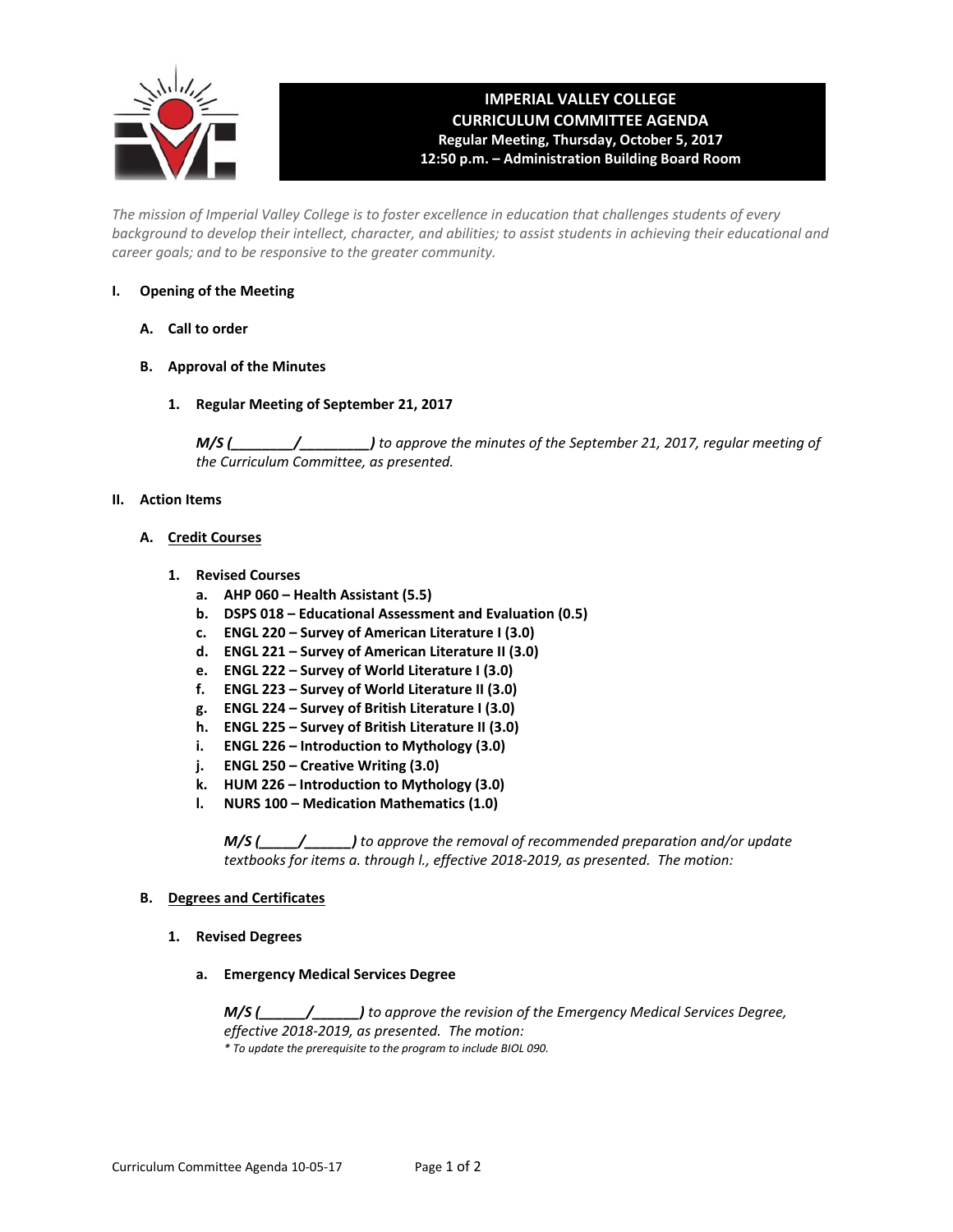## **C. Course Review – Recommended Preparation**

*M/S (\_\_\_\_\_\_/\_\_\_\_\_\_) to approve the deadline of December 7, 2017 for completion of recommended preparation review. Those courses in which departments have not indicated necessity of the recommended preparation will have the recommended preparation removed effective 2018‐2019.* 

# **III. Discussion Items**

- **1. ADT Min/Max CSU transferable units ‐ Craig**
- **IV. Information Items** 
	- **1. Guided Pathways Allyn Leon**
	- **2. Financial Aid (Curriculum Impacts) Lisa Seals**
	- **3. Fall Curriculum Regional Meeting ‐ Craig**

# **V. Other Items**

**VI. Next Regular Meeting: October 19, 2017, 12:50pm in the Board Room**

# **VII. Adjournment**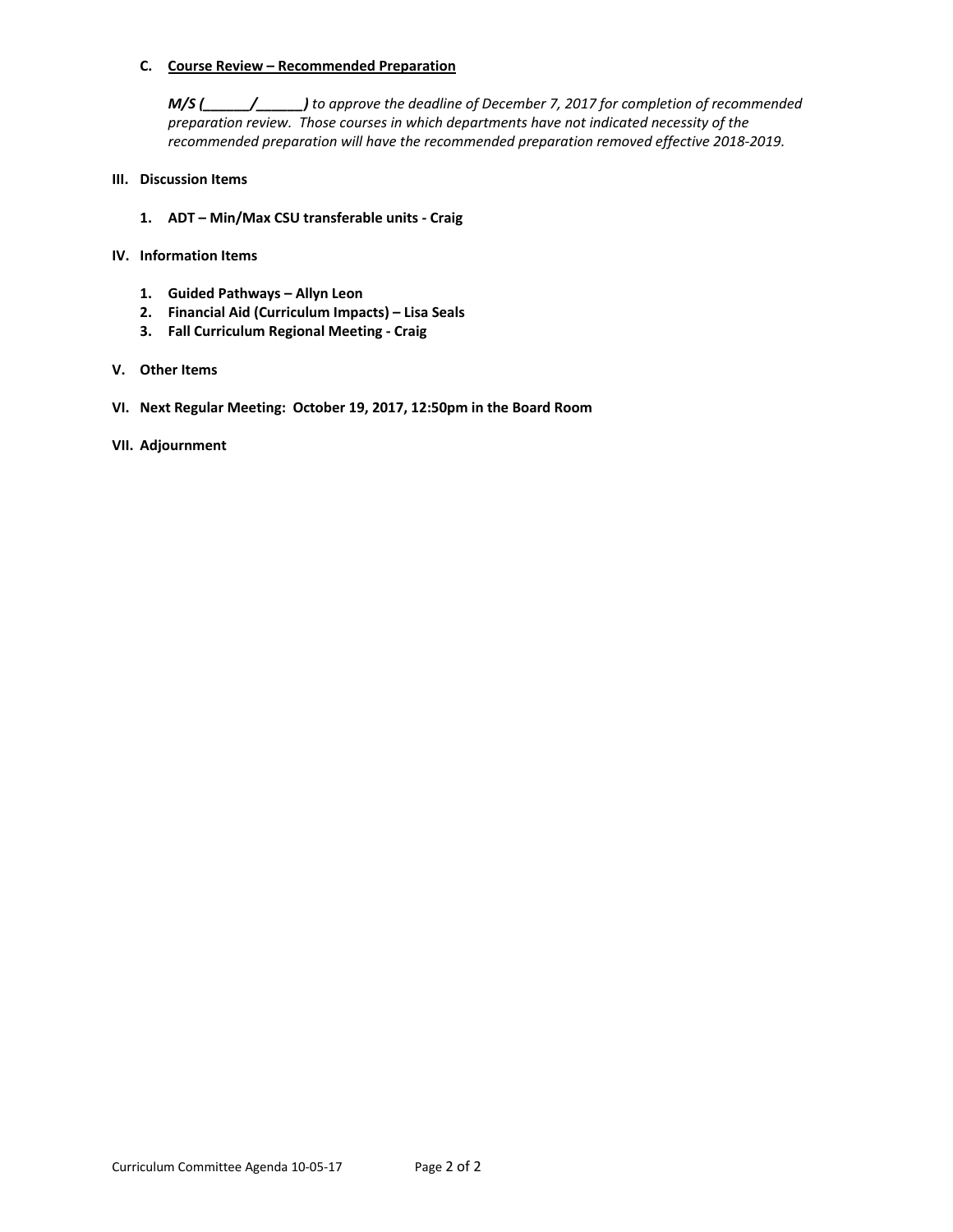

# **IMPERIAL VALLEY COLLEGE CURRICULUM COMMITTEE MINUTES (Unadopted) Regular Meeting, Thursday, September 21, 2017**

**12:50 p.m. –Board Room**

| Present:            | ⊠Nicholas Akinkuoye    | ⊠Craig Blek          | $\Box$ Tina Aguirre    | ⊠Andrew Robinson      |  |
|---------------------|------------------------|----------------------|------------------------|-----------------------|--|
|                     | ⊠Michael Heumann       | ⊠Xochitl Tirado      | <b>ØDaniel Gilison</b> | ⊠Carol Hegarty        |  |
|                     | ⊠Allyn Leon            | Jose Velasquez       | ⊠Norma Nava            | ⊠Trinidad Argüelles   |  |
|                     | □ Andres Martinez      | ⊠Jose Ruiz           | $\Box$ Sydney Rice     | <b>⊠Kristen Gomez</b> |  |
|                     | <b>⊠Kevin White</b>    | $\Box$ Cathy Zazueta | □ASG Representative    |                       |  |
| <b>Consultants:</b> | $\Box$ Efrain Silva    | $\Box$ Becky Green   | $\Box$ Vikki Carr      | $\Box$ David Drury    |  |
|                     | $\Box$ David Zielinski | $\Box$ Norma Nunez   | $\Box$ Kevin Howell    | $\Box$ Lennor Johnson |  |
| Ex-officio          |                        |                      |                        |                       |  |
| <b>Visitors:</b>    |                        |                      |                        |                       |  |
| <b>Recorder:</b>    | Dixie Krimm            |                      |                        |                       |  |

#### **I. Opening of the Meeting**

## **A. Call to order**

Craig Blek called the regular meeting of the Imperial Valley College Curriculum Committee to order at 12:55 pm on Thursday, September 21, 2017.

#### **B. Approval of the Minutes**

#### **1. Regular Meeting of September 7, 2017**

*M/S/C (White/Leon) to approve the minutes of the September 7, 2017, regular meeting of the Curriculum Committee, as presented.* 

#### **II. Action Items**

## **A. Credit Courses**

- **1. Revised Courses**
	- **a. NURS 223 – Medical Surgical and Geriatric Nursing (5.0)**

*M/S (Akinkuoye/Leon) to approve the update of prerequisite for NURS 223, effective 2018-2019, as presented. The motion carried.*

#### **B. Degrees and Certificates**

- **1. Revised Degrees and Certificates**
	- **a. Business Administrative Assistant Degree and Certificate**

*M/S (Leon/White) to approve the revision of the Business Administrative Assistant Degree and Certificate, effective 2018-2019, as presented. The motion was tabled. \*To remove BUS 126 and add BUS 145 and BUS 169; unit value from 28 to 30 for the degree. To remove courses: BUS 126, BUS 210, BUS 260, and add courses: BUS 063, BUS 100, BUS 169; unit value from 28 to 26 for the certificate.*

Kristen noted that the changes impact how students complete the degree and certificate. It would not allow for some of the certificate courses to count for the major. Committee members agreed that more consideration should be taken. The item was tabled.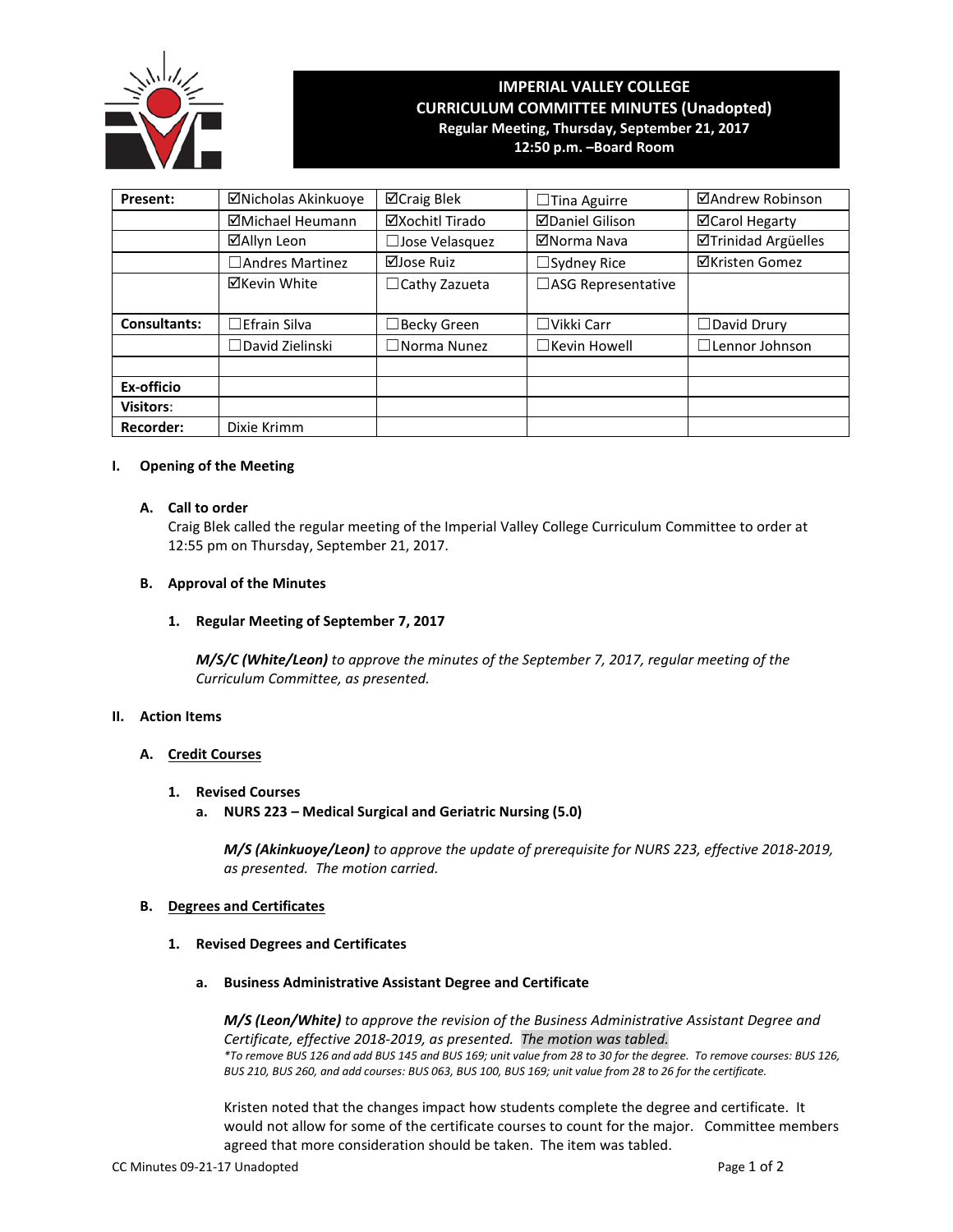# **b. Nursing Associate Degree (R.N.)**

*M/S (Leon/Akinkuoye) to approve the revision of the Nursing Associate Degree (R.N.), effective 2018-2019, as presented. The motion carried. \* To update the prerequisite to the program to include NURS 100.*

#### **III. Discussion Items**

#### **1. Recommended Preparation Review**

Craig reminded members to review the courses in their department that have recommended preparation; there will be an action item at the next meeting to set a deadline to complete the review.

#### **IV. Information Items**

#### **1. 16-17 Self Evaluation Document – Craig**

Craig reviewed the 16-17 evaluation document – no further recommendations were made.

#### **2. Committee Attendance Report – Craig**

Craig informed members that we would need to begin documentation of actual member attendance; please be sure to notify Craig and Dixie if you will not be able to attend a scheduled meeting so that it can be noted as excused.

#### **3. CurricUNET Search Option Update – Dixie**

Members were shown the new search function in CurricUNET.

#### **V. Other Items**

It was noted that Academic Senate members have been discussing college hour revision. Members of curriculum were encouraged to voice other ideas to senate members as the senate would be voting at their next meeting.

#### **VI. Next Regular Meeting: October 5, 2017, 12:50pm in the Board Room**

#### **VII. The meeting adjourned at 1:36 p.m.**

In accordance with the Ralph M. Brown Act and SB 751, minutes of the IVC Curriculum Committee record the votes of all committee members as follows: (1) Members recorded as absent are presumed not to have voted; (2) the names of members voting in the minority or abstaining are recorded; (3) all other members are presumed to have voted in the majority.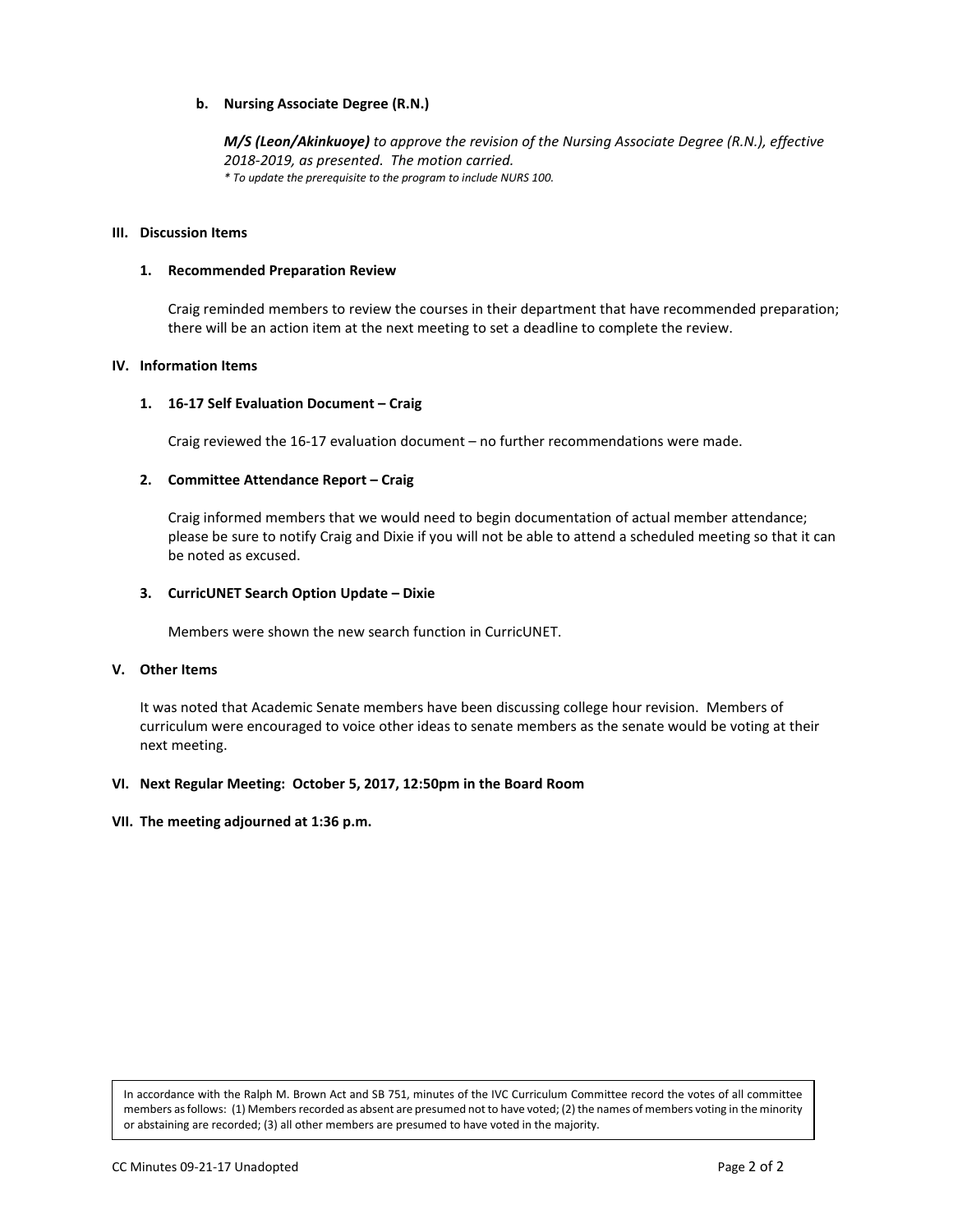| <b>CC Meeting 10-05-17</b><br><b>Banner</b> |                                              |  |                                                     |  | <b>State</b> |
|---------------------------------------------|----------------------------------------------|--|-----------------------------------------------------|--|--------------|
| <b>AHP 060</b>                              | <b>Health Assistant</b>                      |  | 5.5 Removal of recommeded prep                      |  |              |
| <b>DSPS 018</b>                             | <b>Educational Assessment and Evaluation</b> |  | 0.5 Removal of recommeded prep                      |  |              |
| <b>ENGL 220</b>                             | Survey of American Literature I              |  | 3.0 To remove recommended prep and update textbooks |  |              |
| <b>ENGL 221</b>                             | Survey of American Literature II             |  | 3.0 Textbook update                                 |  |              |
| <b>ENGL 222</b>                             | Survey of World Literature I                 |  | 3.0 Removed recommended prep and updated textbooks  |  |              |
| <b>ENGL 223</b>                             | Survey of World Literature II                |  | 3.0 Removed recommended prep and updated textbooks  |  |              |
| <b>ENGL 224</b>                             | Survey of British Literature I               |  | 3.0 Removal of recommeded prep                      |  |              |
| <b>ENGL 225</b>                             | Survey of British Literature II              |  | 3.0 Removal of recommeded prep                      |  |              |
| <b>ENGL 226</b>                             | Introduction to Mythology                    |  | 3.0 Textbook update                                 |  |              |
| <b>ENGL 250</b>                             | <b>Creative Writing</b>                      |  | 3.0 Removal of recommeded prep                      |  |              |
| <b>HUM 226</b>                              | Introduction to Mythology                    |  | 3.0 Textbook update                                 |  |              |
| <b>NURS 100</b>                             | <b>Medication Mathematics</b>                |  | 1.0 Removal of recommended prep                     |  |              |
|                                             |                                              |  |                                                     |  |              |
|                                             |                                              |  |                                                     |  |              |
|                                             |                                              |  |                                                     |  |              |
|                                             |                                              |  |                                                     |  |              |
|                                             |                                              |  |                                                     |  |              |
|                                             |                                              |  |                                                     |  |              |
|                                             |                                              |  |                                                     |  |              |
|                                             |                                              |  |                                                     |  |              |
|                                             |                                              |  |                                                     |  |              |
|                                             |                                              |  |                                                     |  |              |
|                                             |                                              |  |                                                     |  |              |
|                                             |                                              |  |                                                     |  |              |
|                                             |                                              |  |                                                     |  |              |
|                                             |                                              |  |                                                     |  |              |
|                                             |                                              |  |                                                     |  |              |
|                                             |                                              |  |                                                     |  |              |
|                                             |                                              |  |                                                     |  |              |
|                                             |                                              |  |                                                     |  |              |
|                                             |                                              |  |                                                     |  |              |
|                                             |                                              |  |                                                     |  |              |

| <b>IPROGRAMS</b>                         |  |                                                 |  |  |
|------------------------------------------|--|-------------------------------------------------|--|--|
| <b>Emergency Medical Services Degree</b> |  | Addition of BIOL 090 as prerequisite to program |  |  |
|                                          |  |                                                 |  |  |
|                                          |  |                                                 |  |  |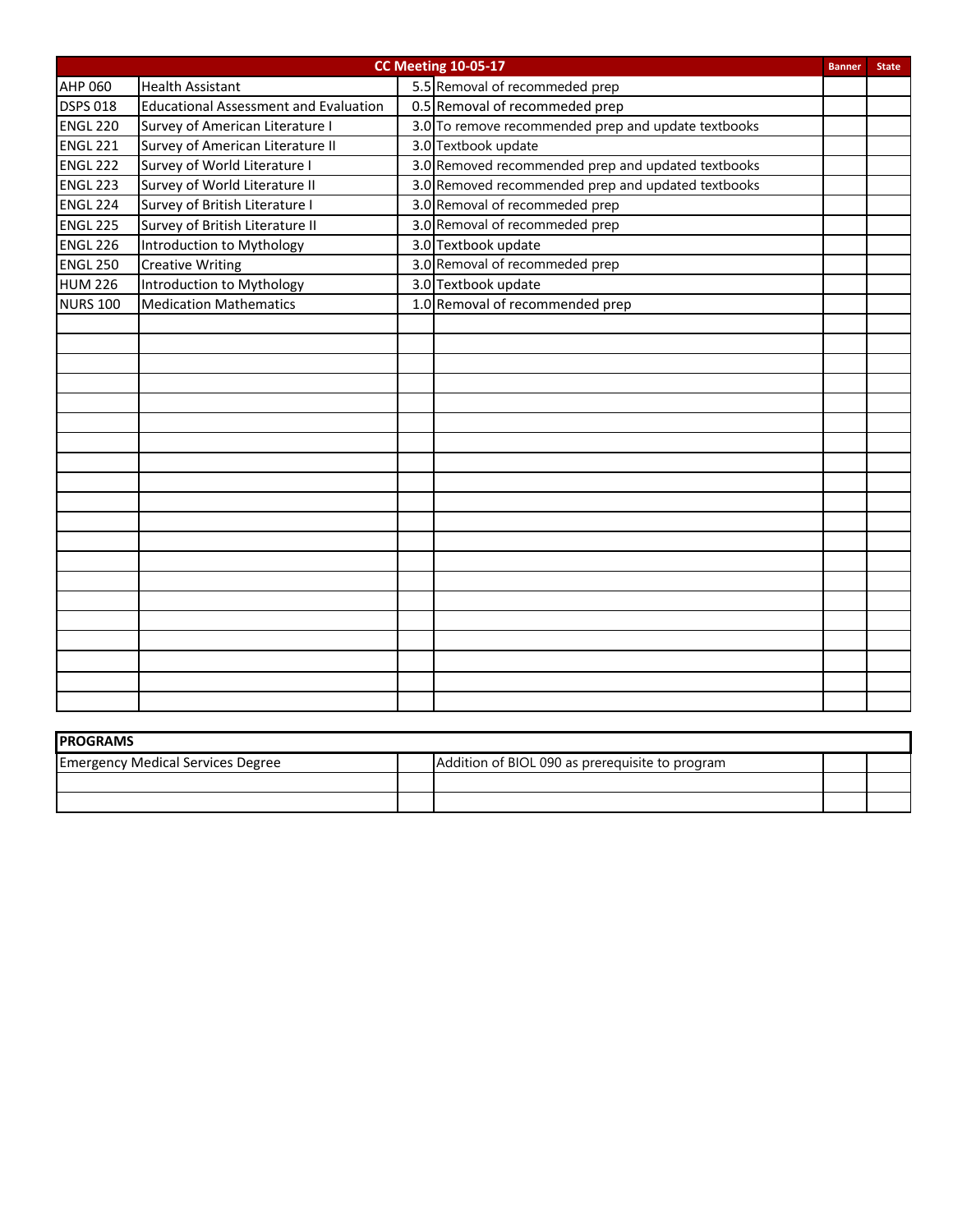# **ADMINISTRATION OF JUSTICE (For Transfer)**

# **DEGREES, CERTIFICATES AND AWARDS**

Associate in Science Degree in Administration of Justice for Transfer (AS-T)

# **DESCRIPTION**

Administration of Justice involves the study of the theory and practice of law enforcement, police work, the courts and corrections systems. The core and elective courses provide the student with a base of knowledge and proficiency in the multidisciplinary examinations of crime, crime control, the justice process, and justice institutions. The discipline addresses definitions, causation, prevention, investigation, legal process, treatment, rehabilitation, and research relating to crime and justice as well as the institutions of the justice system and their administration.

**The Associate in Science for Transfer (AS-T) is intended for students who plan to complete a bachelor's degree in a similar major at a CSU campus. Students completing this degree (AS-T) are guaranteed admission to the CSU system, but not to a particular campus or major.**

#### **PROGRAM LEARNING OUTCOMES**

- 1. Demonstrate knowledge and understanding of the U.S. Constitution and the subsequent Amendments pertaining to the Justice System.
- 2. Demonstrate knowledge and understanding of the Criminal Justice System to include investigation of crimes, prosecution of offenders in court and incarceration of convicted perpetrators in the Correctional System.
- 3. Demonstrate knowledge and understanding of the principles of a law enforcement report, in particular those elements of the Corpus (body) of the criminal act, the proper documentation of Witness Statements and Evidence.

# **ASSOCIATE DEGREE PROGRAM ( For Transfer)**

**The Associate in Arts for Transfer (AA-T) or the Associate in Science for Transfer (AS-T) degree** is intended for students who plan to complete a bachelor's degree in a similar major at a CSU campus. Students completing these degrees (AA-T or AS-T) are guaranteed admission to the CSU system, but not to a particular campus or major. In order to earn one of these degrees, students must complete a minimum of 60 required semester units of CSU-transferable coursework with a minimum GPA of 2.0. Students transferring to a CSU campus that does accept the AA-T or AS-T will be required to complete no more than 60 units after transfer to earn a bachelor's degree (unless the major is a designated "high-unit" major). This degree may not be the best option for students intending to transfer to a particular CSU campus or to university or college that is not part of the CSU system. Students should consult with a counselor when planning to complete this degree for more information on university admission and transfer requirements.

#### **CAREER OPPORTUNITIES**

Of the career opportunities identified many will usually require the completion of degree requirements at 4-year colleges and universities. Some positions however require a four-year degree for which IVC's program is a good base for transfer.

- Police Officer
- Industrial Security Officer
- Deputy Sheriff
- Evidence Technician
- Animal Control
- Computer
- Forensics
- Highway Patrol Officer
- Alcoholism Counselor
- Police Clerk
- FBI Agent
- Accident Investigator
- Polygraph Operator
- Forest Ranger • Customs Agent
- Investigator Trainer
- Drug Enforcement
- Insurance Investigator
- Code Enforcement
- Border Patrol Agent
- Criminal Investigator
- Legal Secretary
- Fingerprint Classifier
- Store Detective
- Security Specialist
- Matron
	-
- Park Ranger
	- Correctional Counselor
		-
		-
		-
		-
	-
	-
- Jailer
- 
- 
- Police Dispatcher • Warden
- 
- Law
- Paralegal
- Probation Officer
- Parole Agent
- Counselor
- Private Detective
- 
- - Officer Agent Drug Abuse • Corrections Officer

**Gainful Employment:** Federal regulations require institutions to provide students with Gainful Employment information for specific certificate programs offered at IVC. Please click on our Programs of Study link to view the information for each certificate program: **http://www.imperial.edu/courses-and-programs/programs-of-study/**

# **TRANSFER PREPARATION**

Courses that fulfill major requirements for an associate degree at Imperial Valley College may not be the same as those required for completing the major at a transfer institution offering a bachelor's degree. Students who plan to transfer to a four-year college or university should schedule an appointment with an IVC Counselor to develop a student education plan (SEP) before beginning their program.

#### **Transfer Resources:**

**www.ASSIST.org** – CSU and UC Articulation Agreements and Majors Search Engine

**www.CSUMentor.edu** – CSU System Information

**www.universityofcalifornia.edu/admissions /index.html** - UC System Information

**www.aiccu.edu** – California Independent Colleges and Universities, Association of

**http://wiche.edu/wue** - Western Undergraduate Exchange Programs

# **FINANCIAL AID**

Paying for the cost of a college education requires a partnership among parents, students and the college. As the cost of higher education continues to rise we want you to know that IVC offers a full array of financial aid programs – grants, work study, scholarships, and fee waivers (we do not participate in the federal loan programs). These programs are available to both full and part time students who are seeking a degree or certificate. For those who qualify, financial aid is available to help with tuition, fees, books and supplies, food, housing, transportation, and childcare. Please log onto our website for additional information: **www.imperial.edu/students/ financial-aid-and-scholarships/**